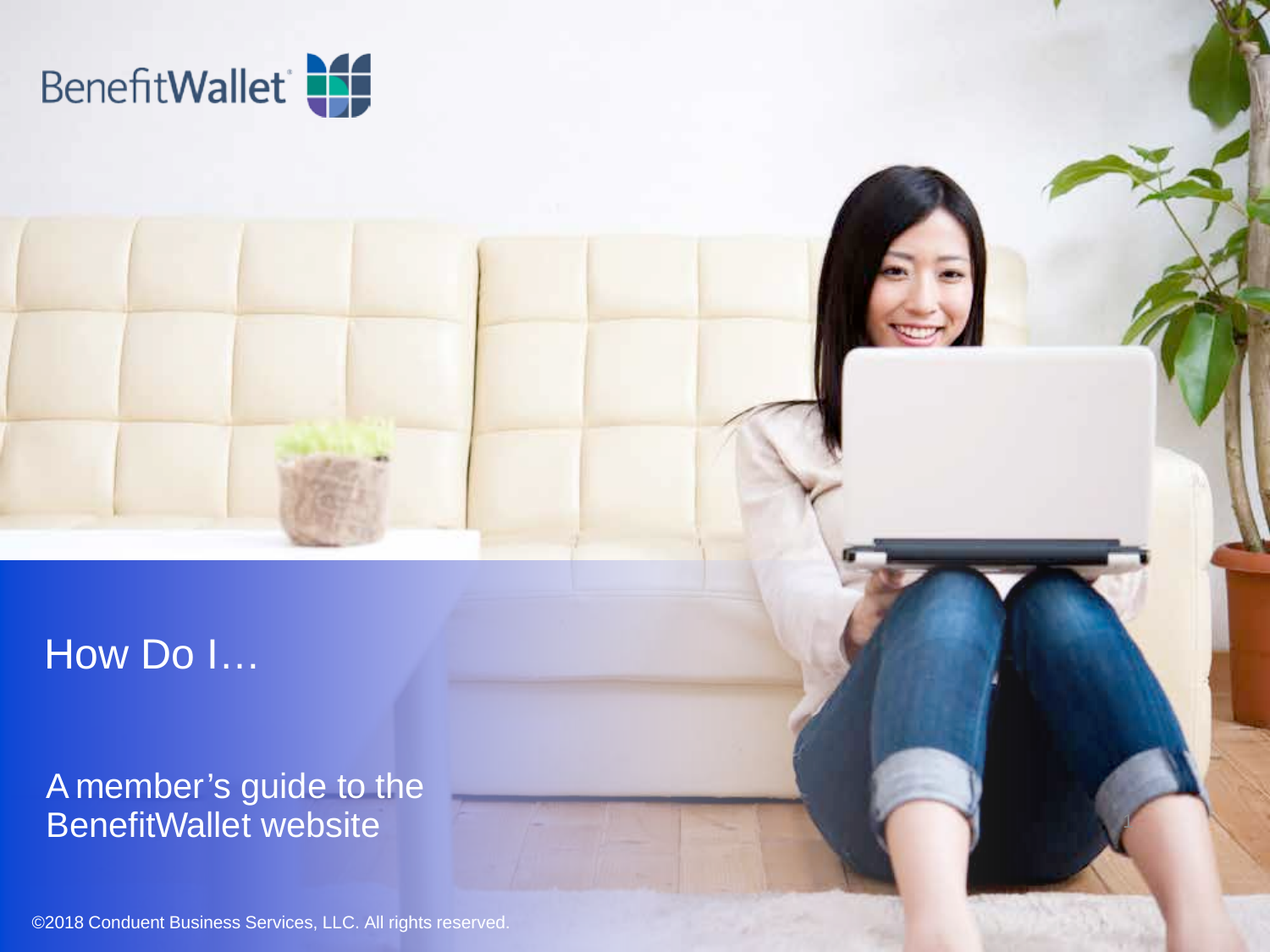### Summary of Contents

What can I find on the home page?

How do I access recent account activity?

How do I make payments and reimbursements?

How do I make an electronic contribution?

How do I set up HSA alerts?

How do I access detailed account information?

How do I order checks?

How do I access HSA statements?

How do I reorder a debit card?

Where is my HSA Filing Cabinet?

How do I access forms and educational materials?

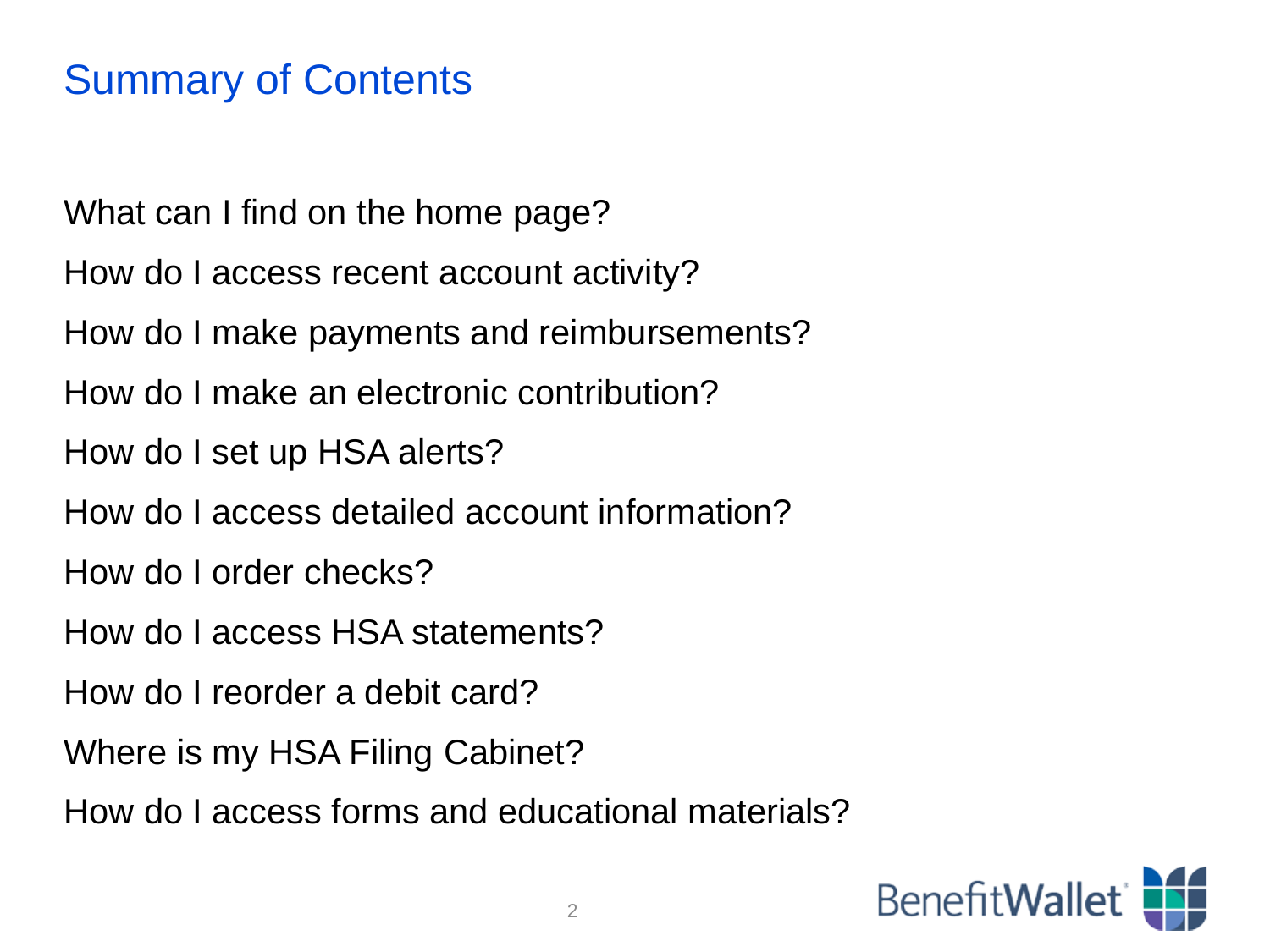# What Can I Find on the Home Page?



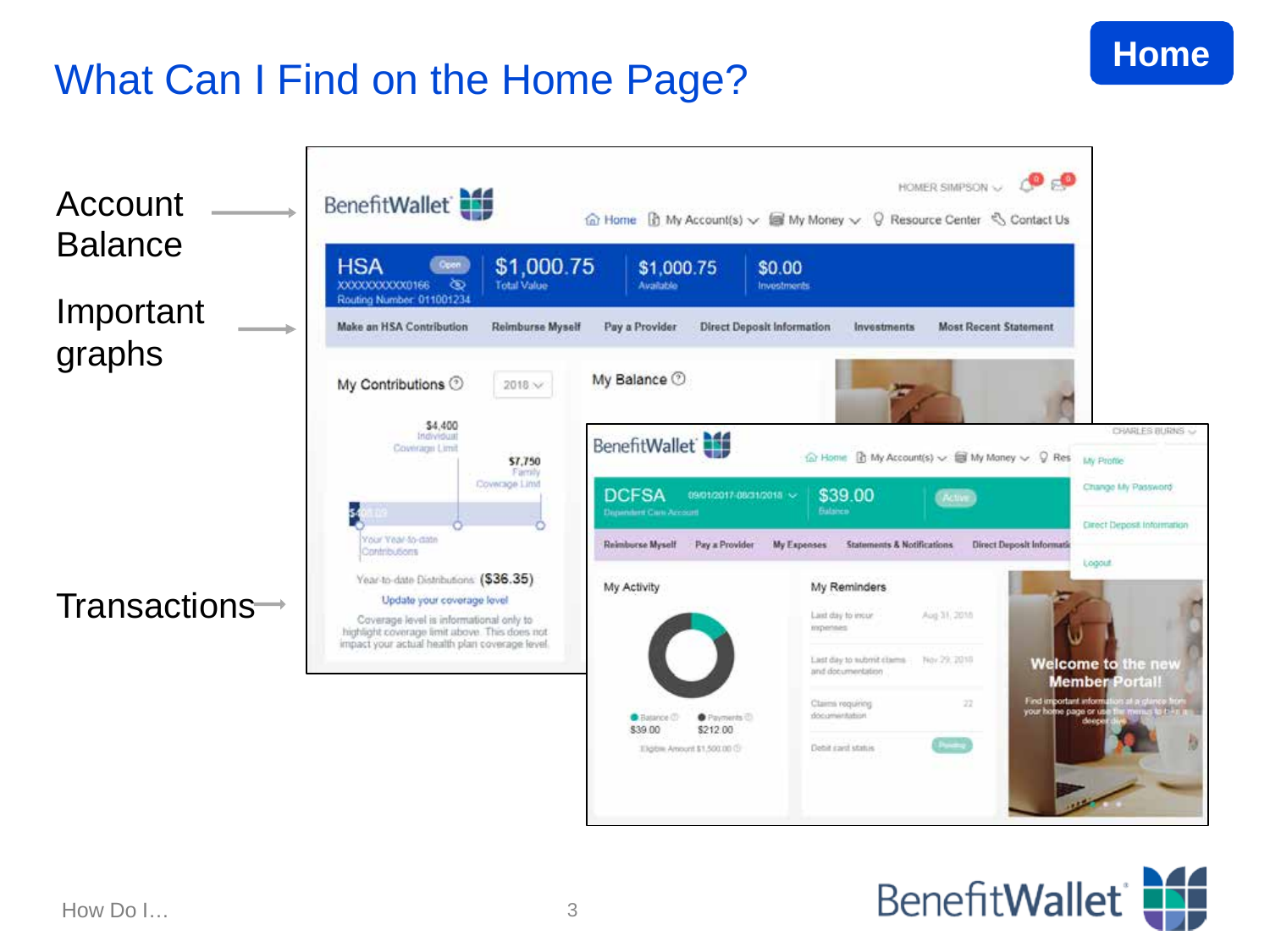#### View recent account activity directly from the bottom of the home page.

| <b>Transactions</b> | My Scheduled Transactions | <b>My Processed Contributions</b>     | My Processed Payments |               |                 |  |
|---------------------|---------------------------|---------------------------------------|-----------------------|---------------|-----------------|--|
| Date                | Type                      | <b>Description</b>                    | <b>Debit</b>          | <b>Credit</b> | <b>Tax Year</b> |  |
| 01/31/2018          | <b>INTEREST POSTED</b>    | INTEREST POSTED THROUGH 01/31/2018    |                       | \$0.06        | 2018            |  |
| 01/19/2018          | <b>PAYROLL CREDIT</b>     | <b>EMPLOYER PAYROLL CREDIT</b>        |                       | \$5.00        | 2018            |  |
| 01/19/2018          | <b>PAYROLL DEBIT</b>      | <b>EMPLOYEE PAYROLL DEBIT</b>         | \$2.00                |               | 2018            |  |
| 01/19/2018          | <b>PAYROLL DEBIT</b>      | <b>EMPLOYER PAYROLL DEBIT</b>         | \$2.00                |               | 2018            |  |
| 01/19/2018          | PAYROLL CREDIT            | <b>EMPLOYEE PAYROLL CREDIT</b>        |                       | \$5.00        | 2018            |  |
| 01/18/2018          | <b>MISC FEE</b>           | ATM WITHDRAWAL FEE 09                 | \$2.00                |               | 2018            |  |
| 01/18/2018          | <b>POS CREDIT</b>         | SONORAN DESERT EYE CENTER CHANDLER AZ |                       | \$44.00       | 2018            |  |
| More transactions   |                           |                                       |                       |               |                 |  |

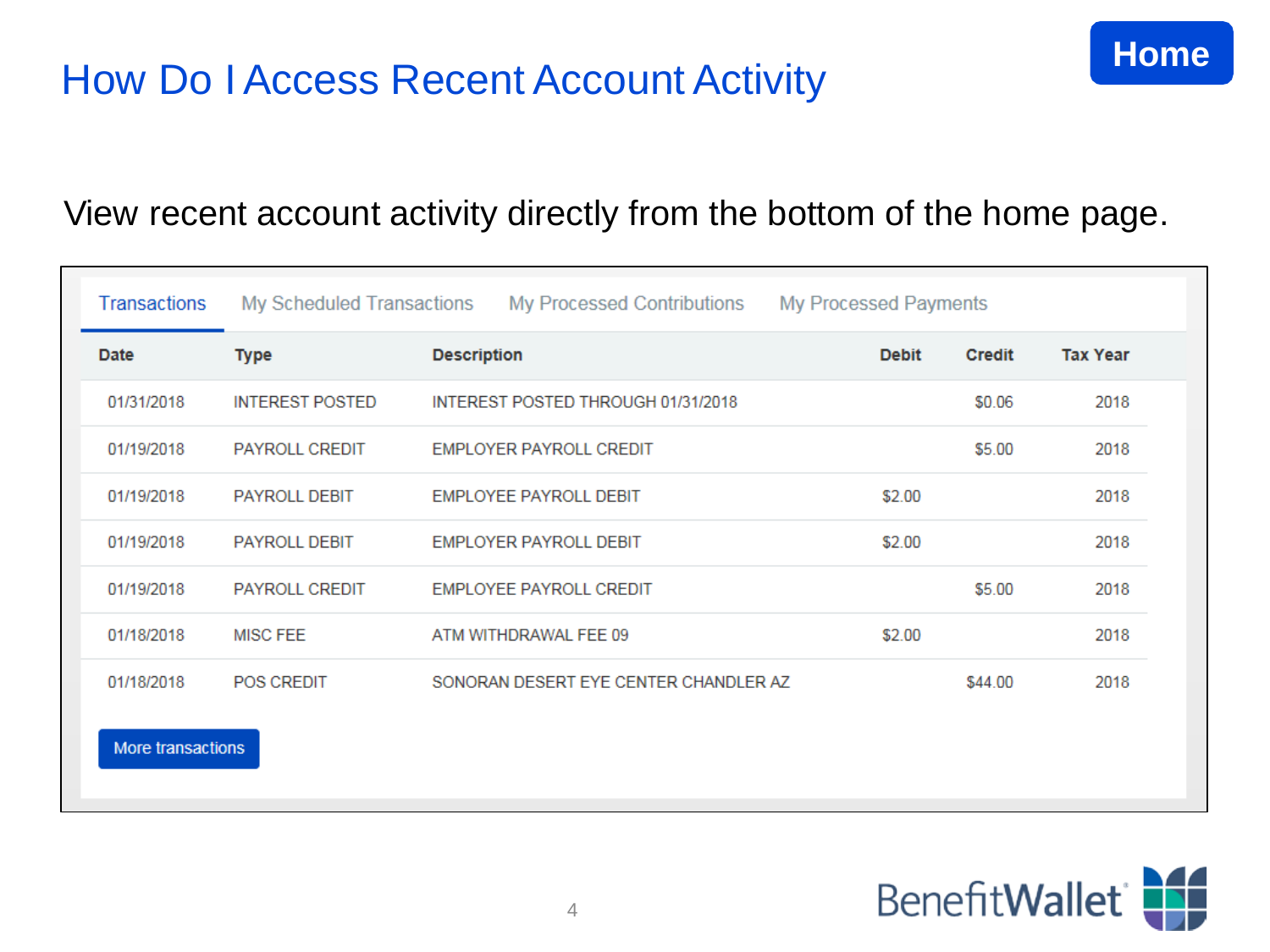# How Do I Make Payments and Reimbursements?

Select *Reimburse Myself*  or *Pay a Provider*  from the quick links



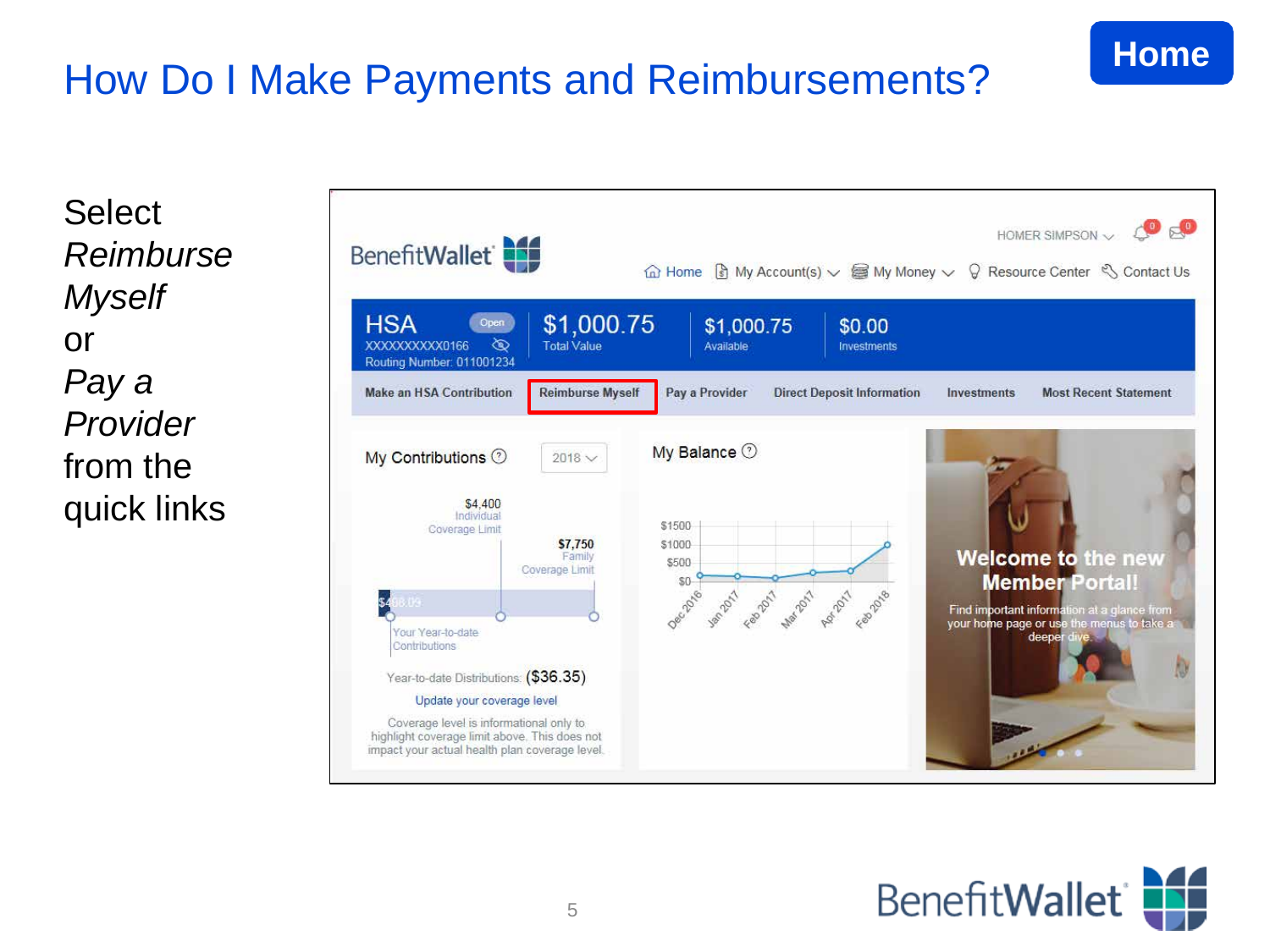# How Do I Make an Electronic Contribution?



Select *Make an HSA Contribution*  from the quick links



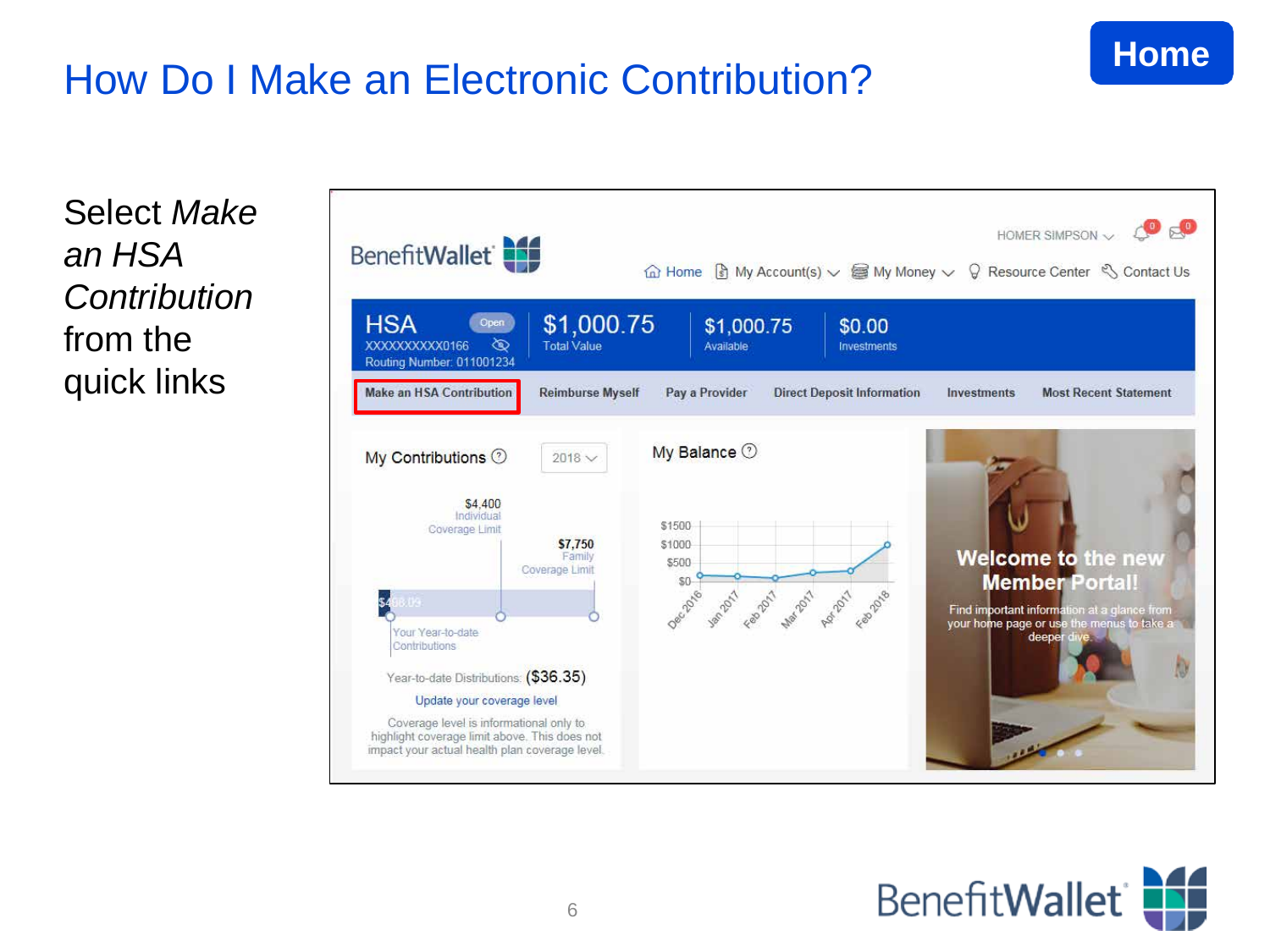# How Do I Set Up HSA Alerts?

Hover over the bell icon in the top right of the page and select *Alerts*



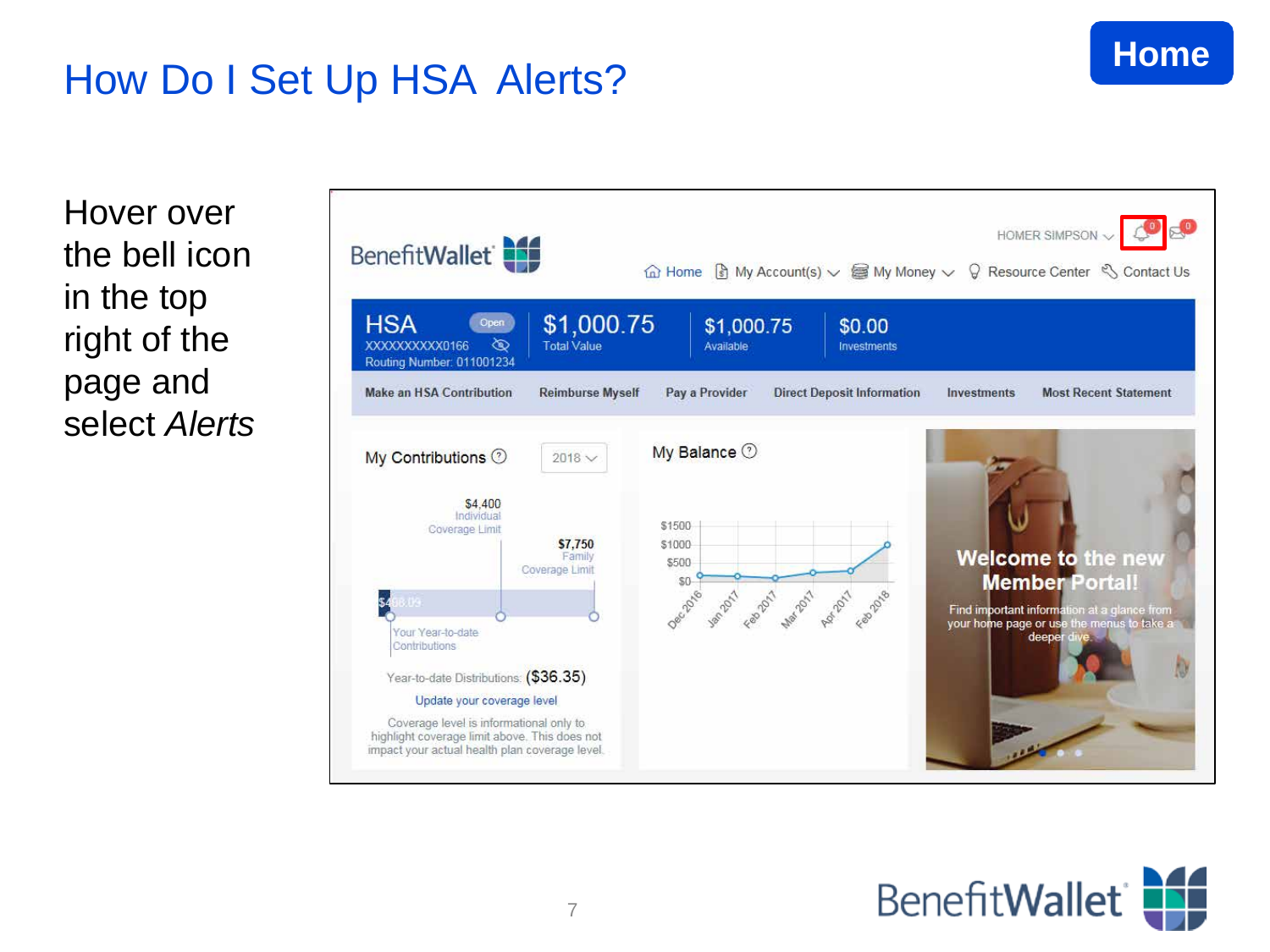### **Home**

## How Do I Order Checks?

Go to *<u>Order</u> Checks* from the My Money Menu

N ote: You mu st s ubmit a Master Signature C ard before receiving a c h e c k book. To do wnload your Ma ster Signature Ca rd, go to the Resource Center

| My Health Plan Claims<br>Di<br>Make an HSA Contribution<br>Reimburse Myself<br>Pay a Provider<br><b>Most Recent Statement</b><br>My Filing Cabinet<br><b>HSA Contribution</b><br>My Debit Cards |  |
|-------------------------------------------------------------------------------------------------------------------------------------------------------------------------------------------------|--|
|                                                                                                                                                                                                 |  |
|                                                                                                                                                                                                 |  |
|                                                                                                                                                                                                 |  |
| <b>Order Checks</b><br><b>Important Note</b>                                                                                                                                                    |  |
| Electronic deposits will always be coded as regular contributions and should no<br>s or return of incorrect<br><b>Investments</b><br>dednbutions.                                               |  |

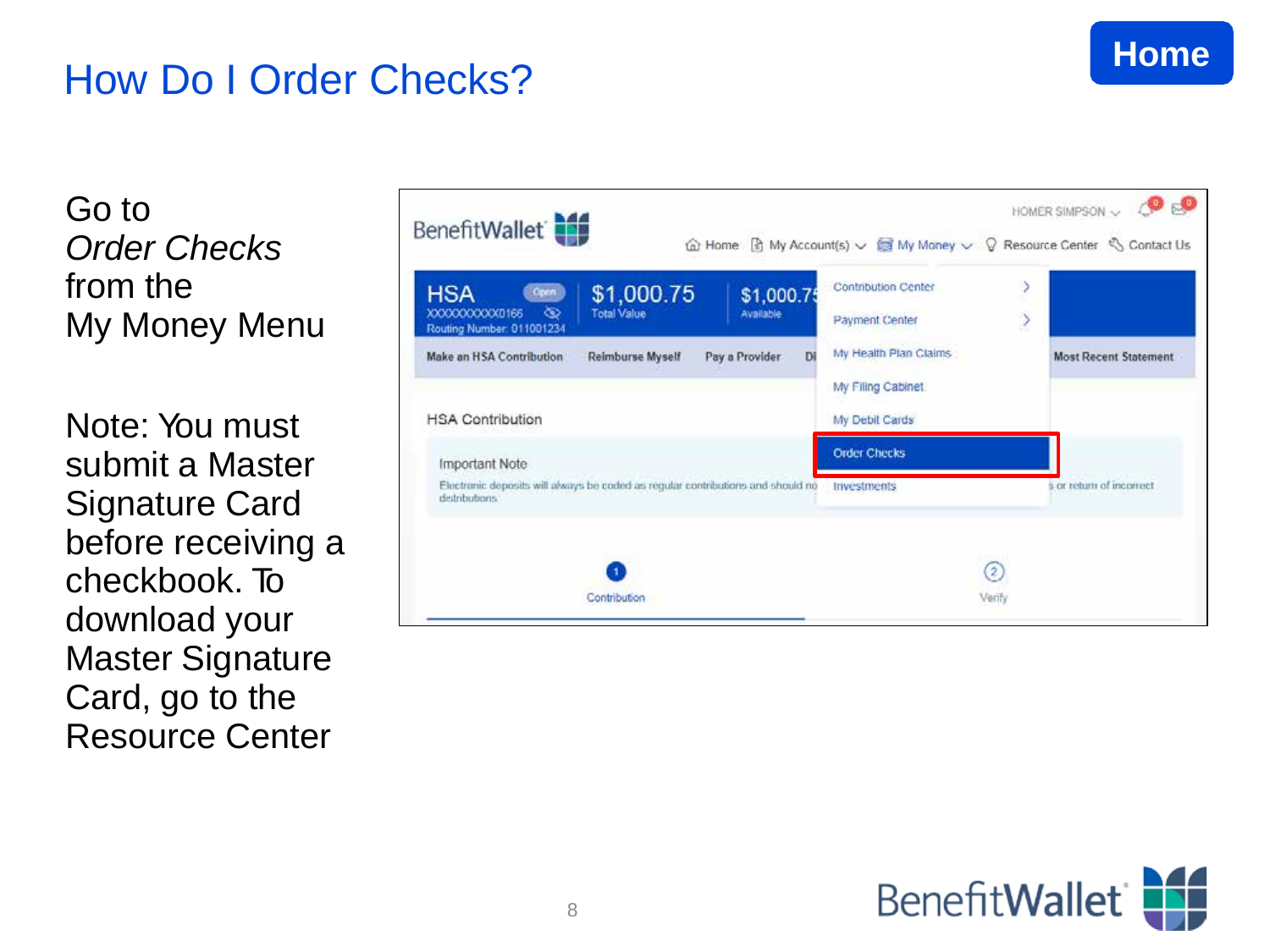## How Do I Access HSA Statements?

Select *Most Recent Statement* from the quick links and select the statement to view



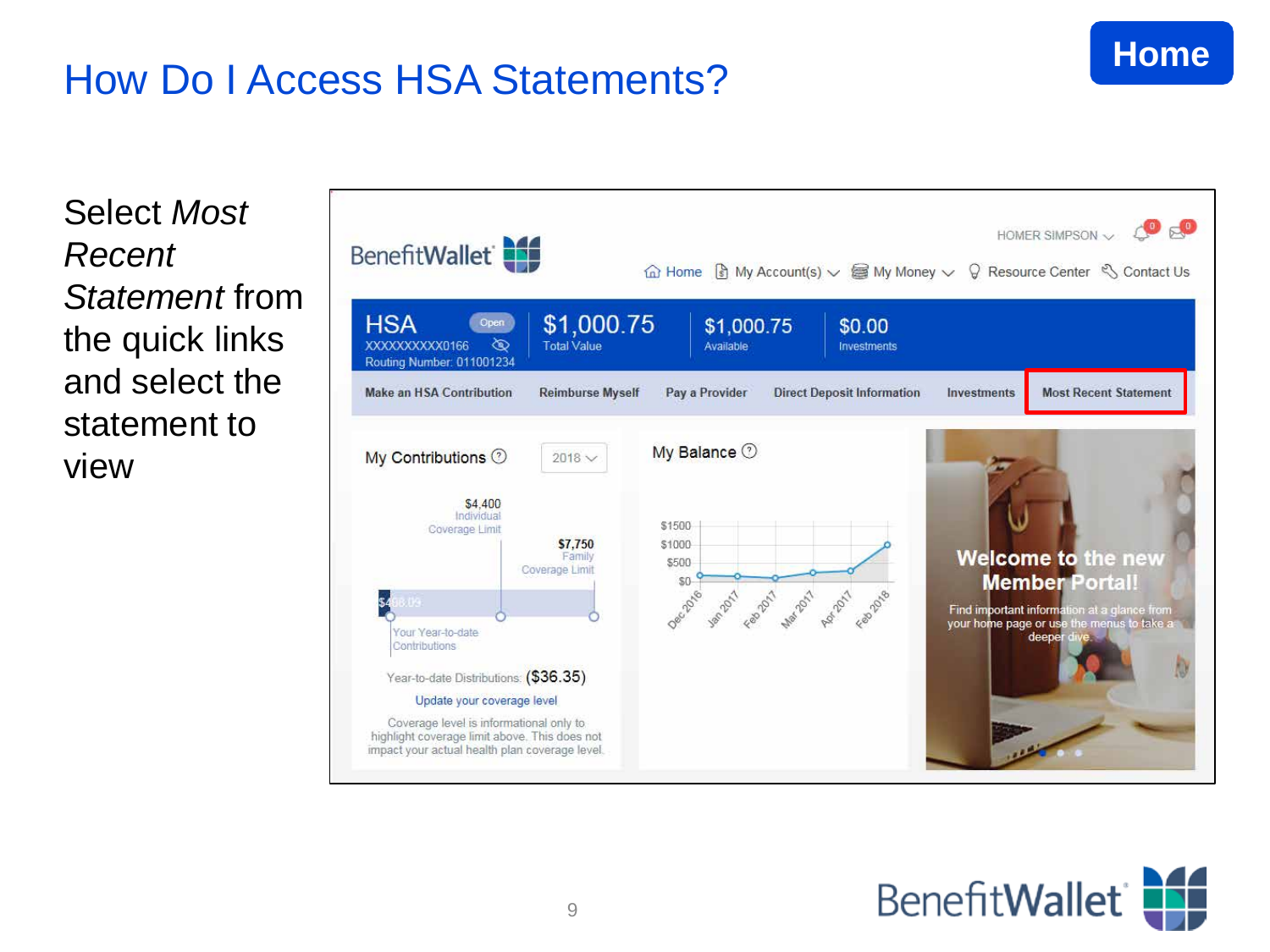### How Do I Reorder a Debit Card?



#### Go to *My Debit Cards* from the My Money Menu

| BenefitWallet                                                                                                              |                                    | $\bullet$<br>HOMER SIMPSON $\sim$<br>$\hat{\omega}$ Home $\hat{\xi}$ My Account(s) $\sim$ $\hat{\xi}$ My Money $\sim$ $\theta$ Resource Center $\hat{\zeta}$ Contact Us |                             |                              |
|----------------------------------------------------------------------------------------------------------------------------|------------------------------------|-------------------------------------------------------------------------------------------------------------------------------------------------------------------------|-----------------------------|------------------------------|
| <b>HSA</b><br>\$1,000.75<br>Open<br>জ<br>XXXXXXXXXX0166<br><b>Total Value</b>                                              | \$1,000.75<br>Available            | <b>Contribution Center</b><br><b>Payment Center</b>                                                                                                                     |                             |                              |
| Routing Number: 011001234<br><b>Make an HSA Contribution</b><br><b>Reimburse Myself</b>                                    | Pay a Provider<br>Di               | My Health Plan Claims                                                                                                                                                   |                             | <b>Most Recent Statement</b> |
| <b>HSA Contribution</b>                                                                                                    |                                    | My Filing Cabinet<br>My Debit Cards                                                                                                                                     |                             |                              |
| <b>Important Note</b><br>Electronic deposits will always be coded as regular contributions and should no<br>distributions. | <b>Order Checks</b><br>Investments |                                                                                                                                                                         | s or return of incorrect    |                              |
| Contribution                                                                                                               |                                    |                                                                                                                                                                         | $\left( 2\right)$<br>Verify |                              |
|                                                                                                                            |                                    |                                                                                                                                                                         |                             |                              |

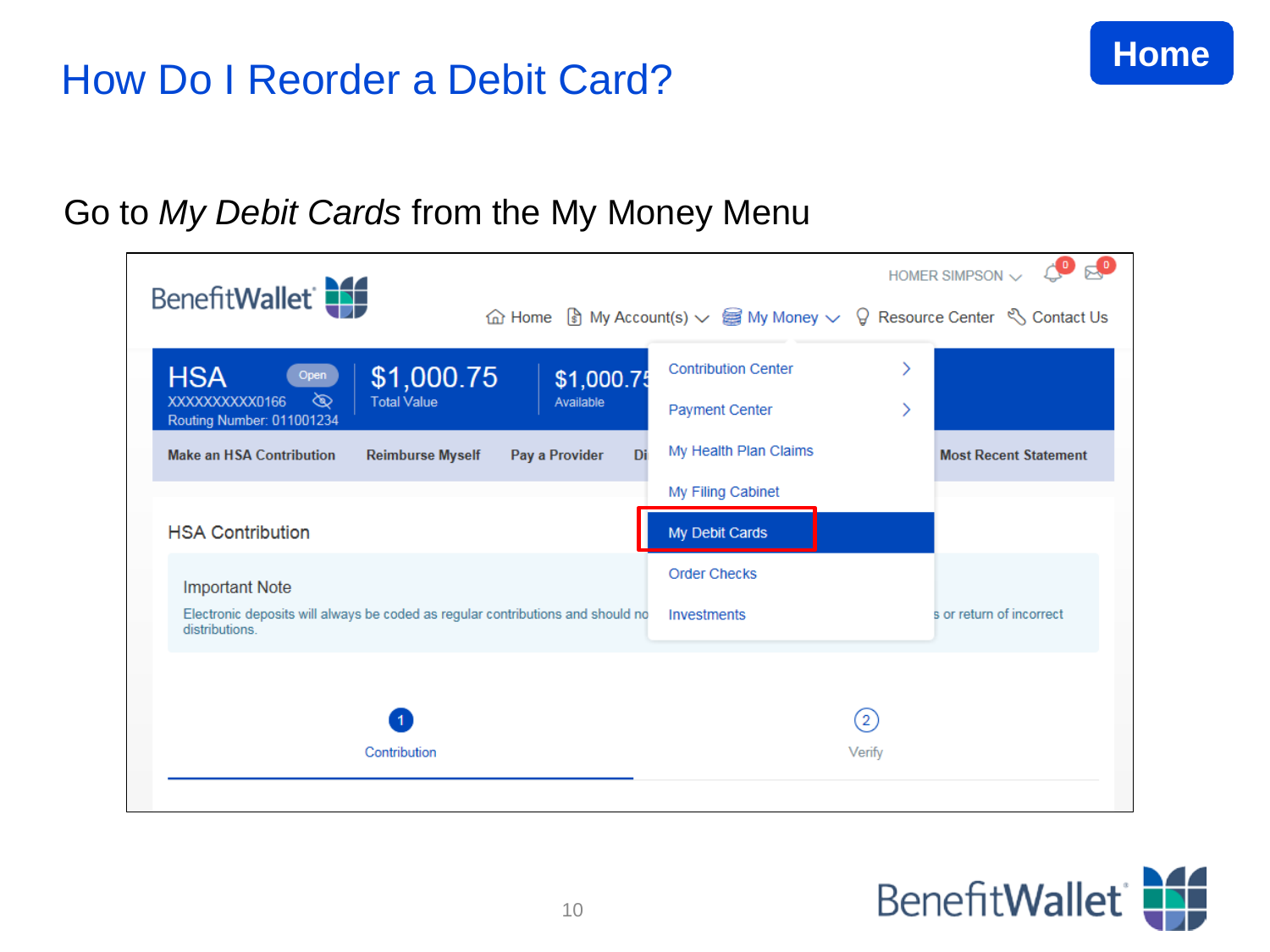## Where is my HSA Filing Cabinet?



#### Go to *My Filing Cabinet* From the My Money menu

| BenefitWallet                                                                                     |                                                                                                                                                 |                   | $E_{\odot}$<br>HOMER SIMPSON $\vee$ |
|---------------------------------------------------------------------------------------------------|-------------------------------------------------------------------------------------------------------------------------------------------------|-------------------|-------------------------------------|
|                                                                                                   | $\hat{\omega}$ Home $\hat{\xi}$ My Account(s) $\sim$ $\hat{\mathbb{S}}$ My Money $\sim$ $\hat{\theta}$ Resource Center $\hat{\zeta}$ Contact Us |                   |                                     |
| <b>HSA</b><br>\$1,000.75<br>\$1,000.75<br>Open                                                    | <b>Contribution Center</b>                                                                                                                      |                   |                                     |
| ▧<br><b>Total Value</b><br>XXXXXXXXXX0166<br>Available<br>Routing Number: 011001234               | <b>Payment Center</b>                                                                                                                           |                   |                                     |
| <b>Make an HSA Contribution</b><br><b>Reimburse Myself</b><br>Pay a Provider<br>Di                | My Health Plan Claims                                                                                                                           |                   | <b>Most Recent Statement</b>        |
|                                                                                                   | My Filing Cabinet                                                                                                                               |                   |                                     |
| <b>HSA Contribution</b>                                                                           | My Debit Cards                                                                                                                                  |                   |                                     |
| <b>Important Note</b>                                                                             | <b>Order Checks</b>                                                                                                                             |                   |                                     |
| Electronic deposits will always be coded as regular contributions and should no<br>distributions. | Investments                                                                                                                                     |                   | s or return of incorrect            |
|                                                                                                   |                                                                                                                                                 |                   |                                     |
|                                                                                                   |                                                                                                                                                 | $\left( 2\right)$ |                                     |
| Contribution                                                                                      |                                                                                                                                                 | Verify            |                                     |
|                                                                                                   |                                                                                                                                                 |                   |                                     |

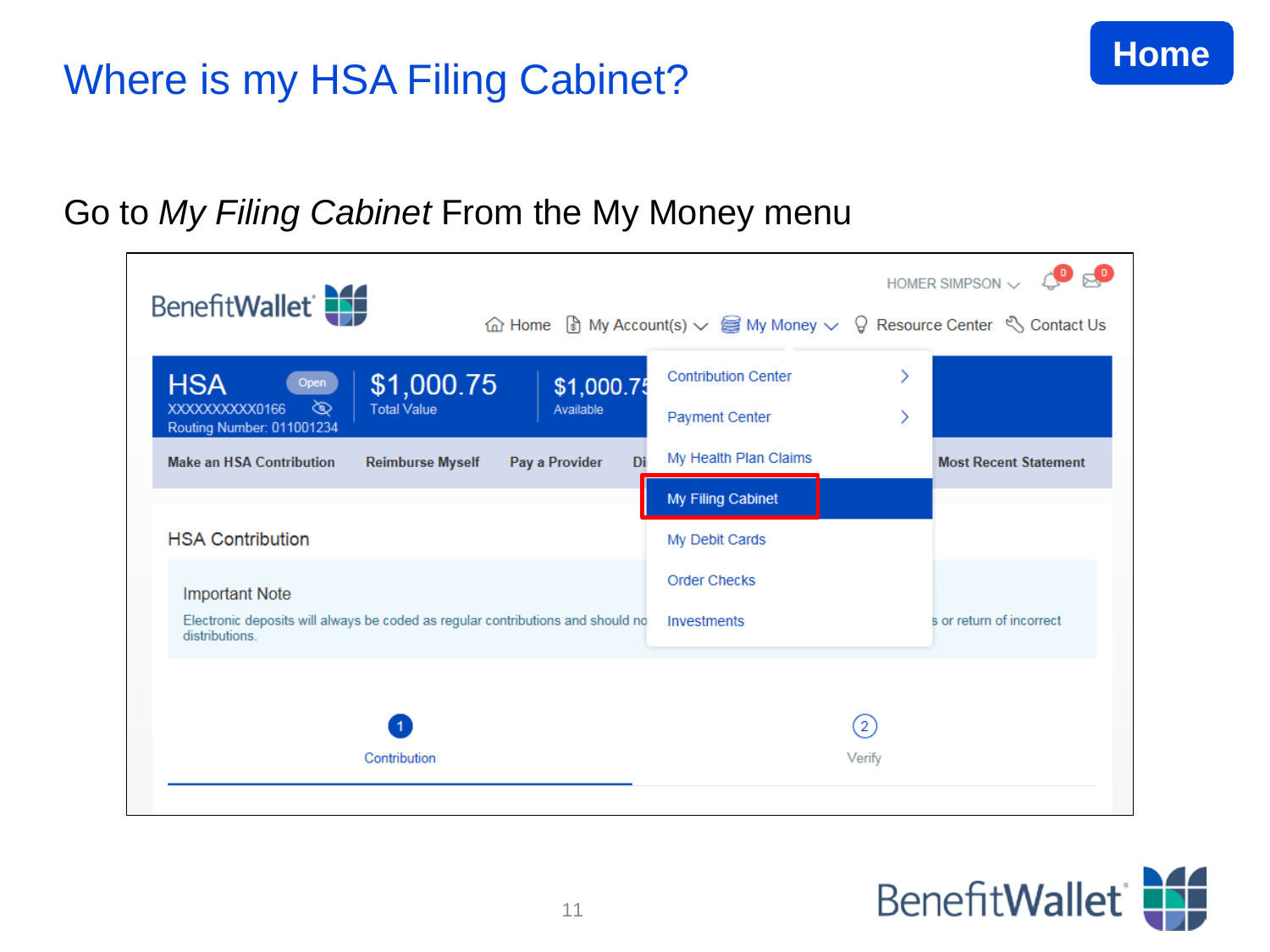# How Do I Access Forms and Educational Material?

#### Go to the Resource **Center**



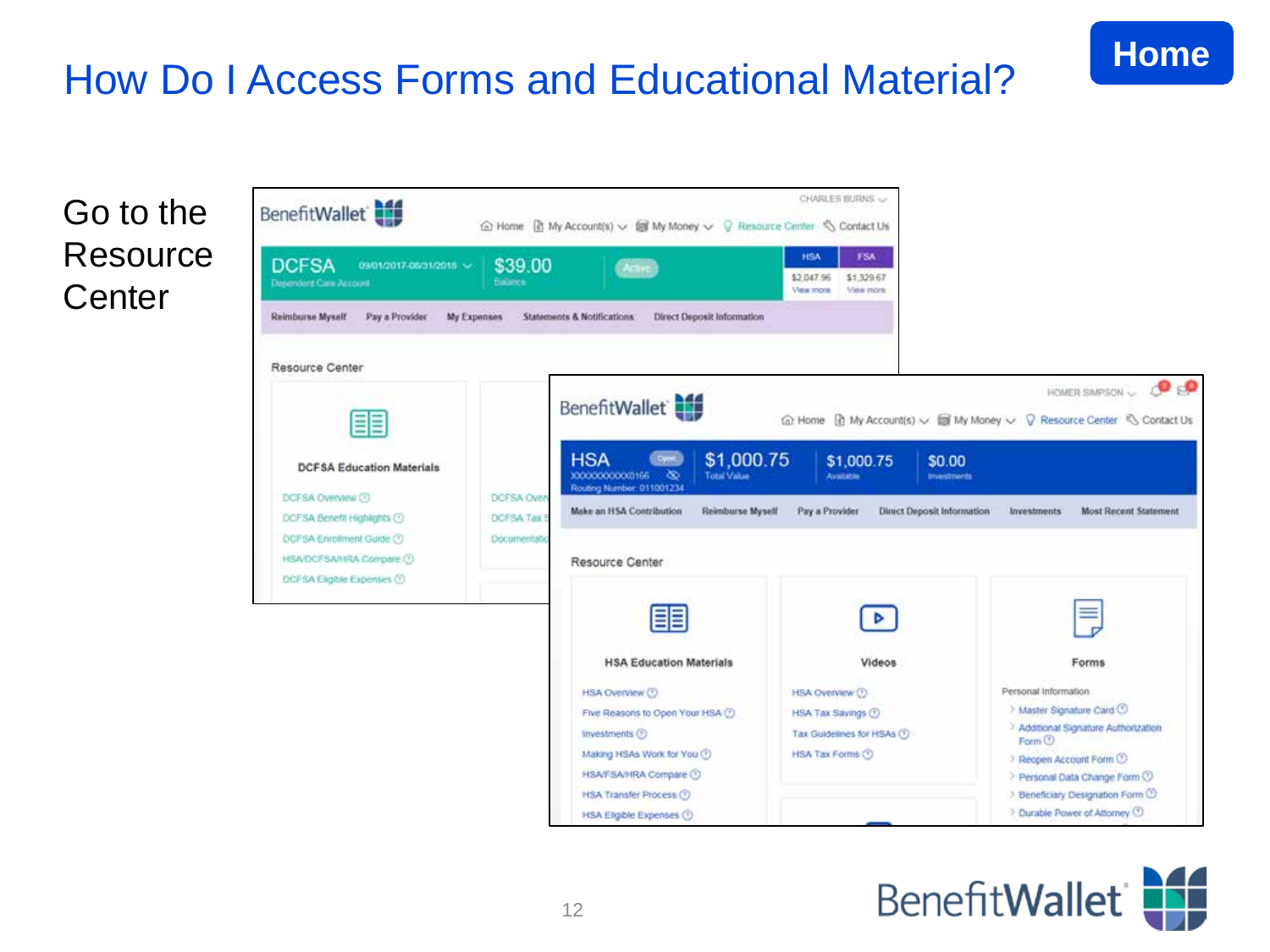### Additional Information

If you have questions, please contact the **BenefitWallet** Service Center by going to *Contact Us.*